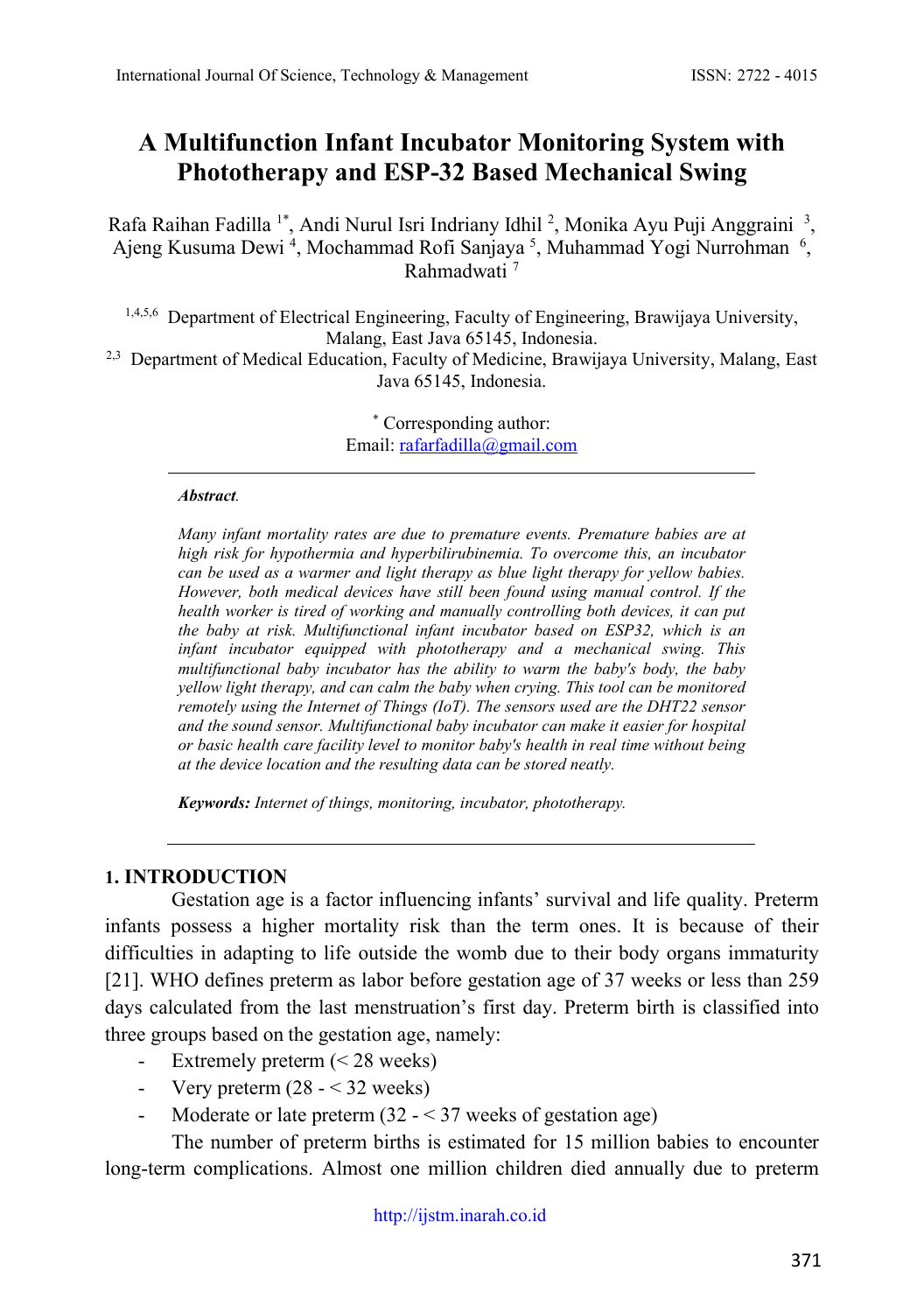birth complications, where more than 60% of preterm births occur in Africa and South Asia. Meanwhile, low- and moderate-income countries have higher disease loads with preterm births. WHO also noted that Indonesia is the 9th of the top 11 countries with preterm birth rates of more than 15%, and 5th of the top 10 preterm birth contributors worldwide with a preterm birth number of 15.5 per 100 live births [26].

Infant health problems are even more complicated in low birth weight ones. Preterm infants need special care, even intensive. One of the problems in preterm infants is hypothermia [15]. Preterm infants rapidly experience body heat and become hypothermia because of their non-well-functioned central heat regulation, low metabolism, and relatively wide body surface. Therefore, preterm births have to be treated in incubators so that their body heat will be equal to or come close to heat in the uterus [16].

In 1997, WHO classified hypothermia to four categories based on definitions of normothermia and hypothermia:

- Normal  $(36.5 37.5$ °C)
- Mild hypothermia (36.0-36.5℃)
- Moderate hypothermia (32.0-36.0℃)
- Severe hypothermia ( $\leq 32.0$ °C)

Besides hypothermia, preterm infants are also at risk of jaundice or hyperbilirubinemia as infections and coupled with mortality and disability risks [10]. Approximately 50% - 70% of term infant births and 80% - 90% preterm infant births experienced hyperbilirubinemia [5]. Hyperbilirubinemia is a physiological condition on infants with clinical symptoms such as skin color change and yellowing sclera due to high bilirubin [8].

An incubator is needed to tackle hypothermia. An infant incubator is a medical equipment to maintain temperature stability in a room to remain stable in the predetermined temperature [1]. An infant incubator is generally used for preterm infants who cannot adapt to the surrounding environment. An infant incubator decreases the temperature gradually to comfort babies [12]. The infant incubator's temperature is maintained at the normal range of 33°C to 35°C. Besides, relative humidity of 40% to 60% is necessary to be maintained to help stabilize the infant's body temperature [22].

Phototherapy action is a method to decrease the blood bilirubin level [4]. Initially, it was carried out naturally using the sunlight. However, the limited effective lighting time, in which can only be carried out from 07.00 - 09.00 in the morning, makes this therapy cannot be carried out throughout the day [9]. In tackling this problem, therapy equipment from artificial light, commonly called blue light therapy, is utilized. This therapy equipment uses a lamp radiating a blue light spectrum with a wavelength of 400-520 nm. Phototherapy typically uses blue, green, or blue-green lamps. However, the blue light may affect infants' skin. In minimizing such effects, the blue light is combined with white light [20]. The radiating distance between infants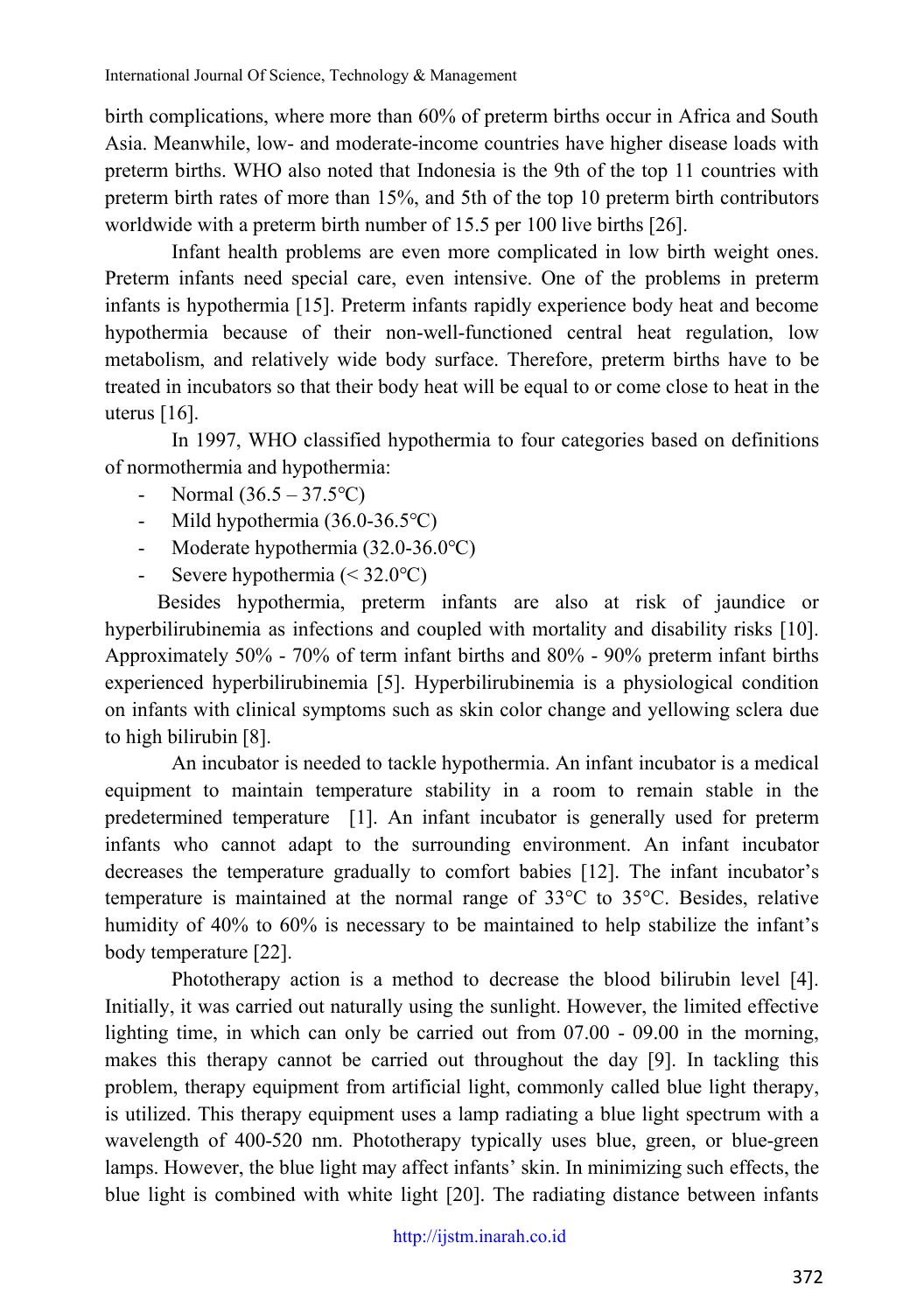and the light source during the therapy is  $+30-50$  cm [9]. Besides being affected by light beam wavelength, phototherapy effectiveness also depends on the light intensity (irradiance), the distance between the lamp and infants, and the infants' body surface area exposed to the light beam [3]. The higher the light intensity and the closer the phototherapy distance, the faster the bilirubin level reduction [20]. Based on the broader illumination area and higher intensity, fluorescent lamps' blue light is more effective than the blue light of LED lamps [17].

Development and studies regarding incubators have extensively conducted [11] developed an infant incubator with automatic on-off control that was economical for delivery clinics.

Various control method was implemented in the development of [14] incubator, i.e., "The Development of Infant Incubator and Wireless-Based Monitoring System" that could control and monitor the infant incubator's temperature wirelessly. However, the equipment was still using several separate components, such as Atmega8535 microcontroller, modern radio of YS-1020B frequency, LM35DZ sensor, and SHT11 humidity sensor. [24] developed an incubator with PID control to regulate the temperature using heater and fan. [28] reviewed the implementation of indirect adaptive generalized predictive control (IAGPC) on a neonatal incubator, which was more effective in controlling temperature than using the on-off and PID. [6] utilized ANFIS control to control the temperature inside of the incubator. [27] developed an incubator to monitor the temperature and humidity from afar using two sensors, i.e., the DS18B20 sensor and the DHT11 sensor. [2] developed an incubator with Raspberry Pi as a single board computer utilized in a monitoring system and using DHT11 as the sensor. [23] developed an incubator based on the Arduino Uno ATmega328 to monitor the temperature and humidity.

Several incubator development studies augmented incubator functions. [7] developed an automatic incubator equipped with phototherapy, biometric fingerprint reader, long-distance monitoring, and heart rate control module for developing countries. [19] developed a portable and wireless incubator using wifi and infrared to measure heart rate, the oxygen level in the blood, and temperature. [18] developed an incubator equipped with phototherapy, long-distance monitoring, and warning equipment that buzzed when the baby cries.

With these advances, the author also developed an incubator equipped with phototherapy and ESP32-based long-distance monitoring. Besides, it was equipped with a mechanical swing to calm babies when they cried. The sensor used was the DHT22 that could read the temperature and humidity and sound sensor to detect babies' cries. Both sensors were integrated, which made the system efficient.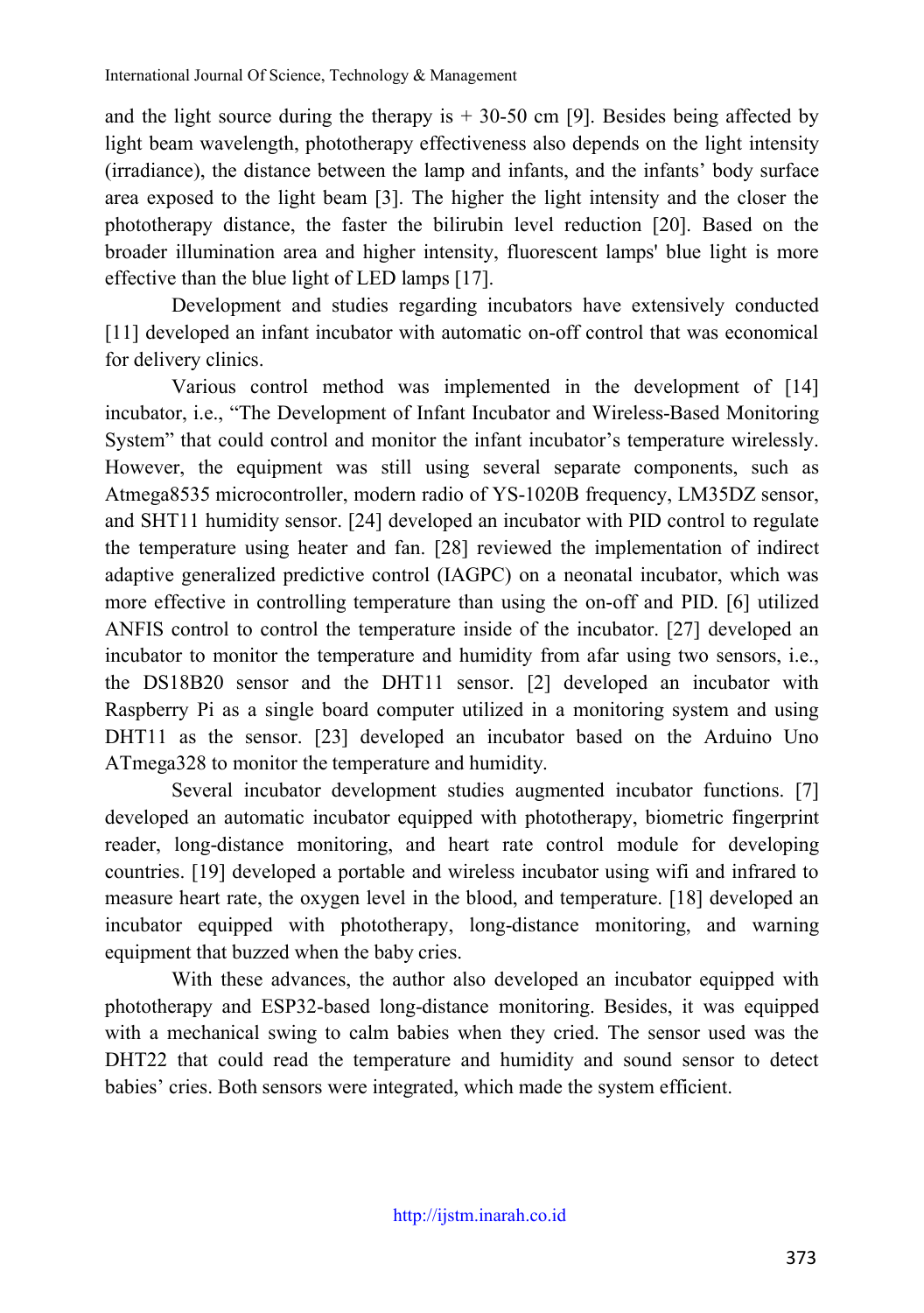### **II. METHODS**



**Fig. 1.** Study Framework

It is visible from figure 1 that the study process was initiated with a literature study. In this step, the author learned and read literature regarding the study. Literature used as references were scientific journals, books, or sources from the Internet. Then, the author designed the hardware, software, and electronic series scheme.

INKUBATOR BAYI MULTIFUNGSI BERBASIS INTERNET



**Fig. 2.** Designing Image



**Fig. 3.** Hardware Block Diagram

[http://ijstm.inarah.co.id](http://ijstm.inarah.co.id/index.php/ijstm/about/submissions)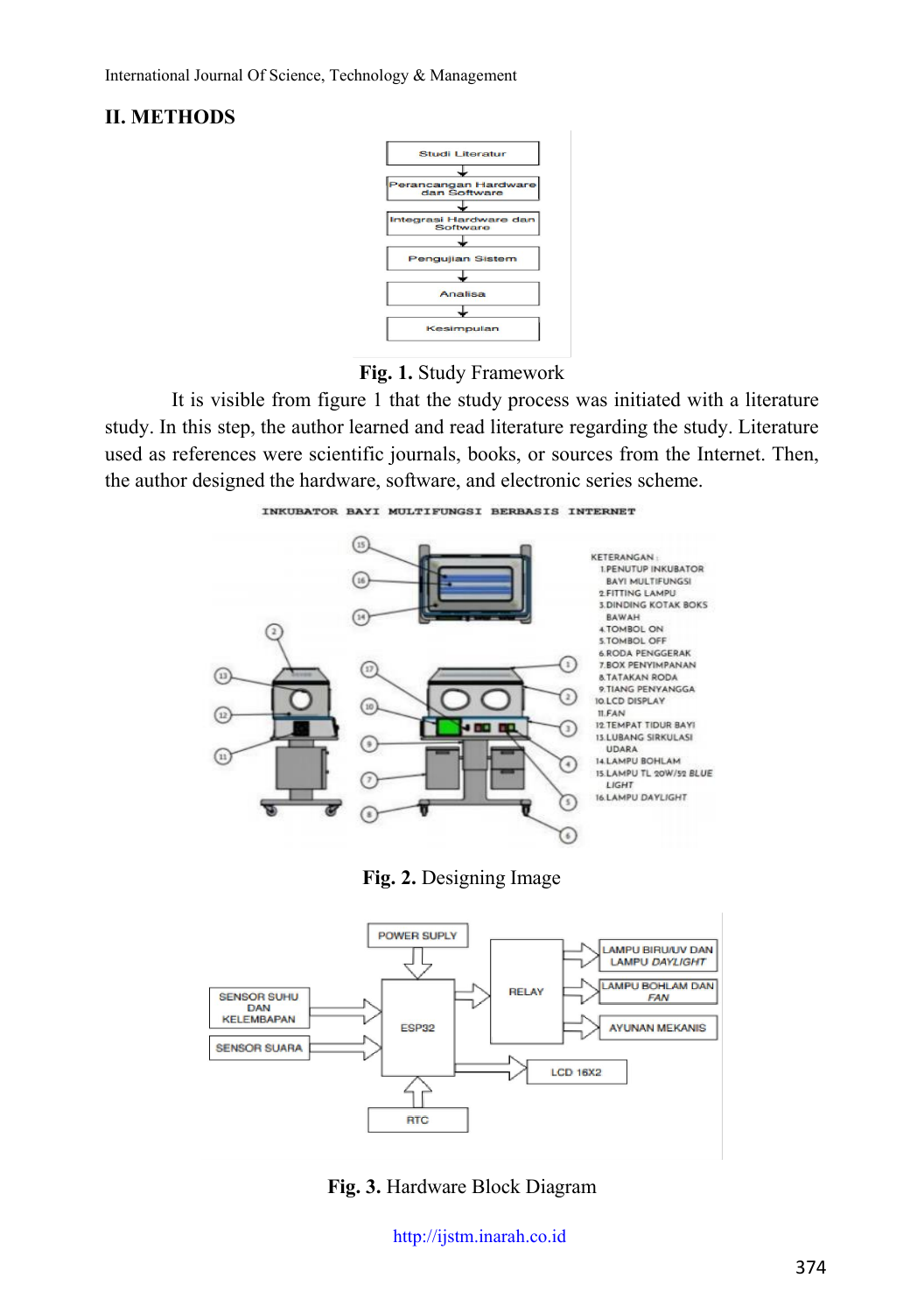On the hardware designing step, the author created a design according to figure 2. The material used on the infant incubator wall was acrylic of  $60 \times 40 \times 40 \text{ cm}^3$ . The bottom crib box consisted of electronic components that function to run the system on the equipment. The bottom crib box's size was  $70 \times 50 \times 15$  cm<sup>3</sup>. Acrylic was put in the primary frame, and holo iron was utilized so that the multifunction infant incubator wall was installed firmly. The mechanical swing was set under the multifunction infant incubator so that the movement did not crash into the multifunction infant incubator wall.

The sound and DHT22 sensors were installed on the base of the multifunction infant incubator. Inside the bottom box, there were the buzzer, relay, RTC, ESP32, motor stepper, fan, driver motor, and light bulb. On the cover of the multifunction infant incubator, a phototherapy lamp and indicator lamp fitting were installed. Four TL 20W/52 blue light lamps and one daylight lamp were installed. The daylight lamp was installed to neutralize the light of TL 20W/52 blue light that might affect infants' skin. Meanwhile, the ON button, OFF button, LCD, and push-button were installed on the bottom crib box wall.



[http://ijstm.inarah.co.id](http://ijstm.inarah.co.id/index.php/ijstm/about/submissions)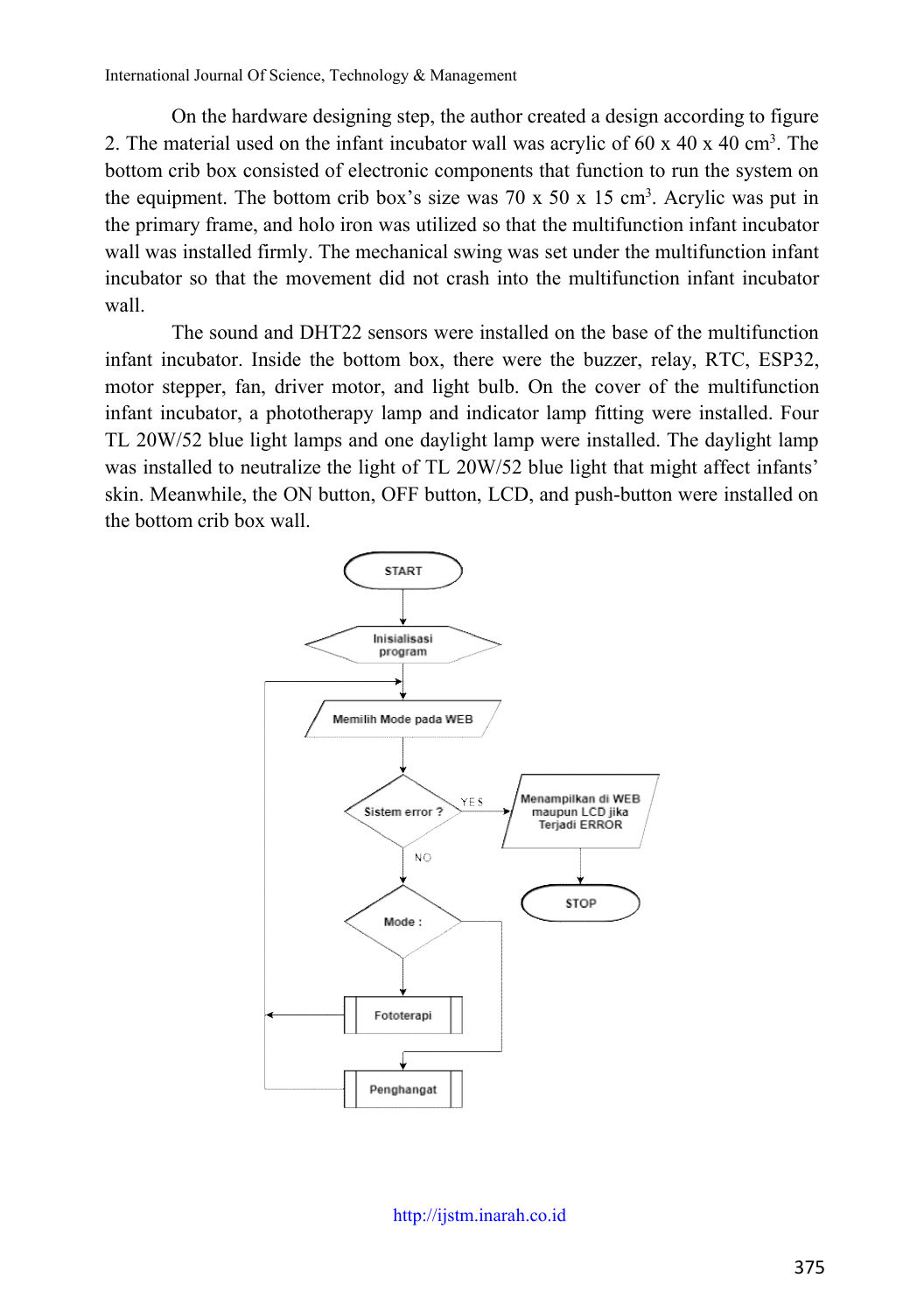

**Fig. 4.** Flow Diagram

[http://ijstm.inarah.co.id](http://ijstm.inarah.co.id/index.php/ijstm/about/submissions)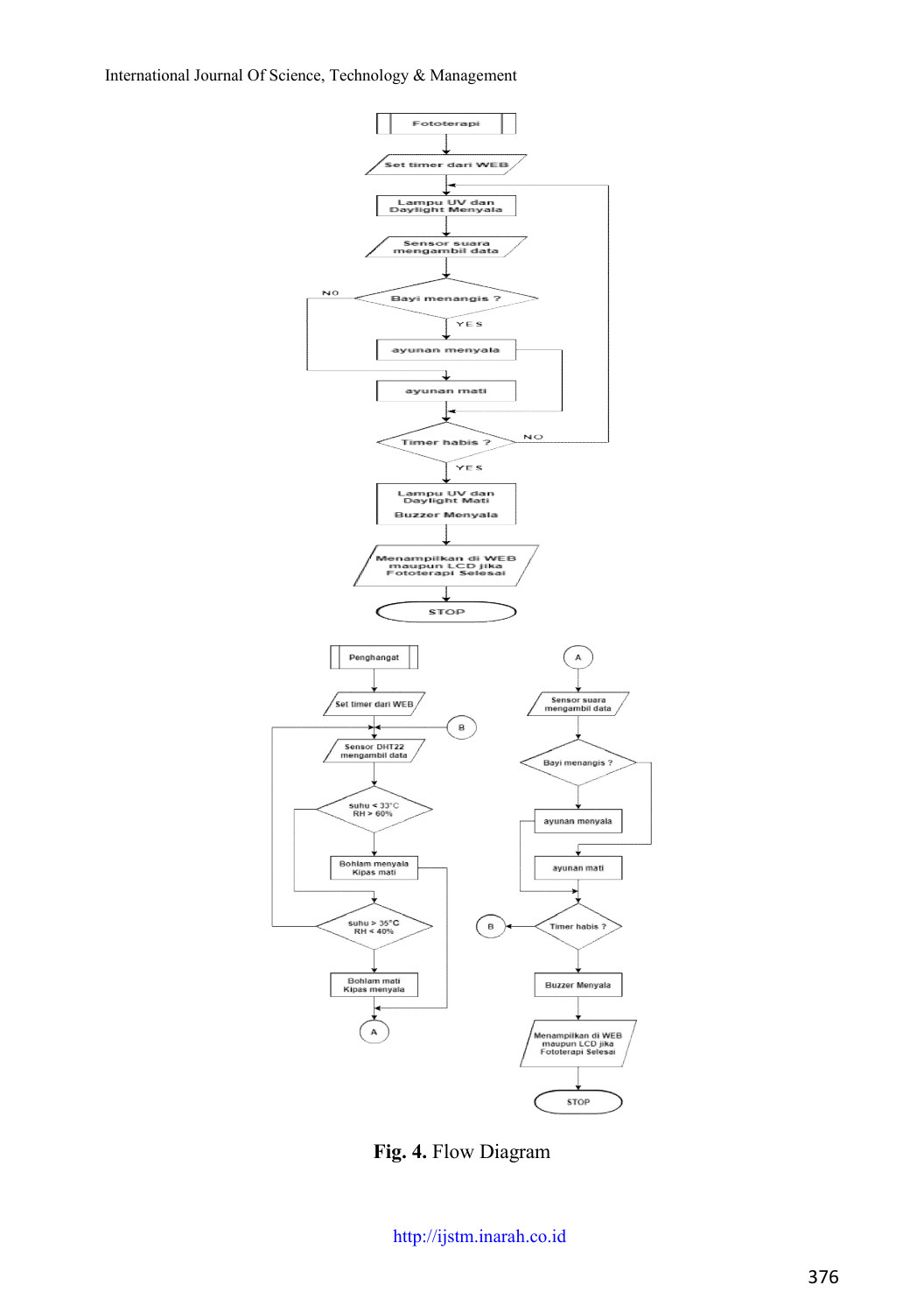Then, on the software designing step, the author built the software, which is the overall study's system flow.



**Fig. 5.** Overall Electronic Series

In the overall electronic series, all electronic series were present. They were the LCD series, EDP32 series, DHT22 temperature sensor series, sound sensor series, RTC series, and relay series, as illustrated in figure 4. Figure 4 presents the overall electronic series used in this equipment system.



**Fig. 6.** Web Monitoring Display

[http://ijstm.inarah.co.id](http://ijstm.inarah.co.id/index.php/ijstm/about/submissions) The equipment application could be accessed in PC browsers or mobile phones. One should type [https://imorat-ink.id](https://imorat-ink.id/) on the browser URL. The account creation was adjusted to the channel creation to monitoring the equipment. The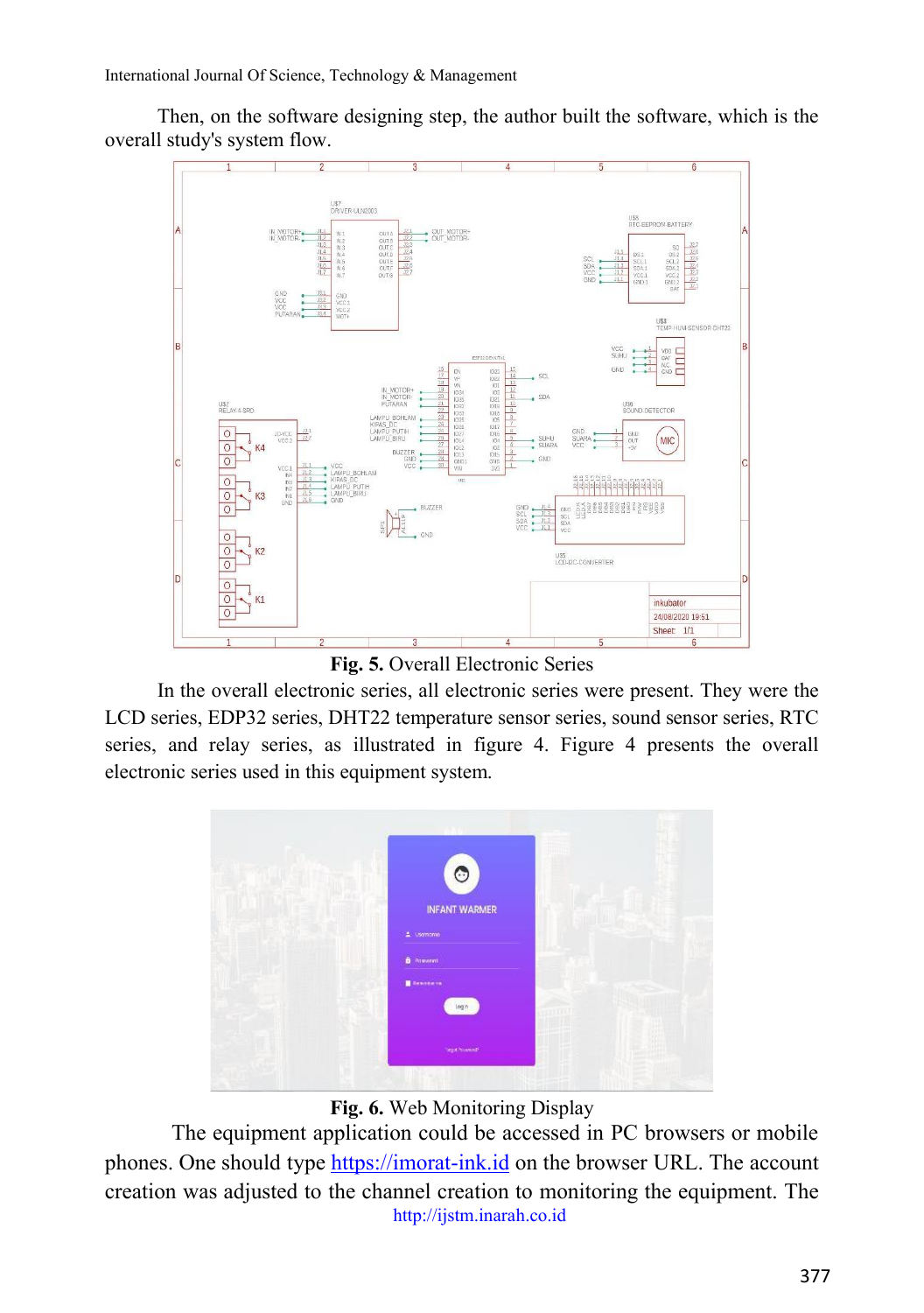web monitoring display is presented in figure 5. On the hardware and software integration step, the author connected both wares to be a system that worked thoroughly and continuously. Then, a separate and thorough equipment testing was carried out in a system. On the analysis and conclusion step, the author concluded the study results to provide the desired result.

### **III. RESULT AND DISCUSSION**

Several testing and analyses were carried out on all inputs and outputs on the results and discussion section. Sensor testing and analysis were necessary to discover whether the sensor was working properly as input according to the plan. Sensor calibration was conducted to ensure the sensor was working in order.



**Fig. 7.** Overall Equipment Shape

Testing the temperature and humidity control in the incubator system

The temperature set point and normal humidity were 33-35℃ and 40%-60% RH on the incubator's temperature control. Temperature, humidity, lamp condition, and fan condition analyses were carried out based on the testing results. When the temperature  $> 35^{\circ}$ C and RH  $< 40\%$ , four light bulbs were off, and the fan was on to minimize temperature increase. If the temperature  $\leq 33^{\circ}$ C and RH  $> 60\%$ , light bulbs were on, and the fan was off to maintain the infants' temperature and humidity stability. These conditions occurred periodically. When the baby cried, the buzzer would sing twice, and the mechanical swing was automatically moving, and the baby is expected to calm down. If the timer was running out, four light bulbs were off, and the buzzer was ringing thrice.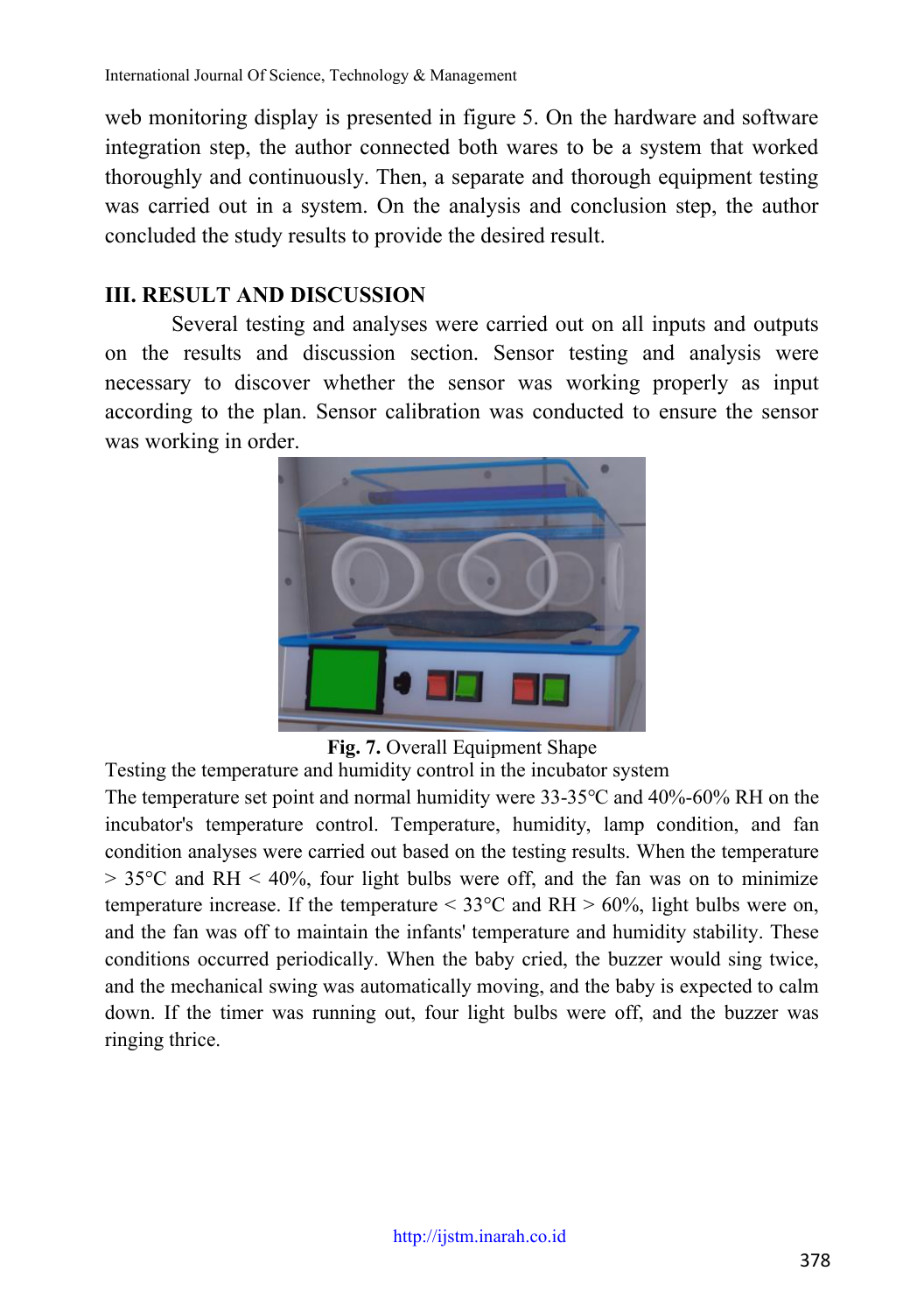

**Fig. 8.** Temperature, Humidity, and Mechanical Control on the Incubator System

Testing the phototherapy system

Users input the previous bilirubin level value. The LCD would then display the bilirubin level value and humidity, coupled with a running timer. When the humidity < 40% RH, the fan would turn on. If the humidity  $> 60\%$  RH, the fan would turn off. When the baby cried, the buzzer ringed twice, and the mechanical swing would automatically move, and the baby is expected to calm down. If the timer was running out, four TL 20W/52 blue light lamps and one daylight lamp were off, marked by the buzzer that ringed thrice.



**Fig. 9.** Humidity and Mechanical Swing Control on the Phototherapy System

## **IV. CONCLUSION**

[http://ijstm.inarah.co.id](http://ijstm.inarah.co.id/index.php/ijstm/about/submissions) Based on the study conducted and discussion explained, it is concluded that the ESP32-based multifunction infant incubator is appropriate to be utilized in hospital institutions and primary healthcare services using manual monitoring. Besides the long-distance monitoring, the infant incubator was equipped with phototherapy and a mechanical swing to calm babies when they cried. On the temperature  $> 35^{\circ}$ C and RH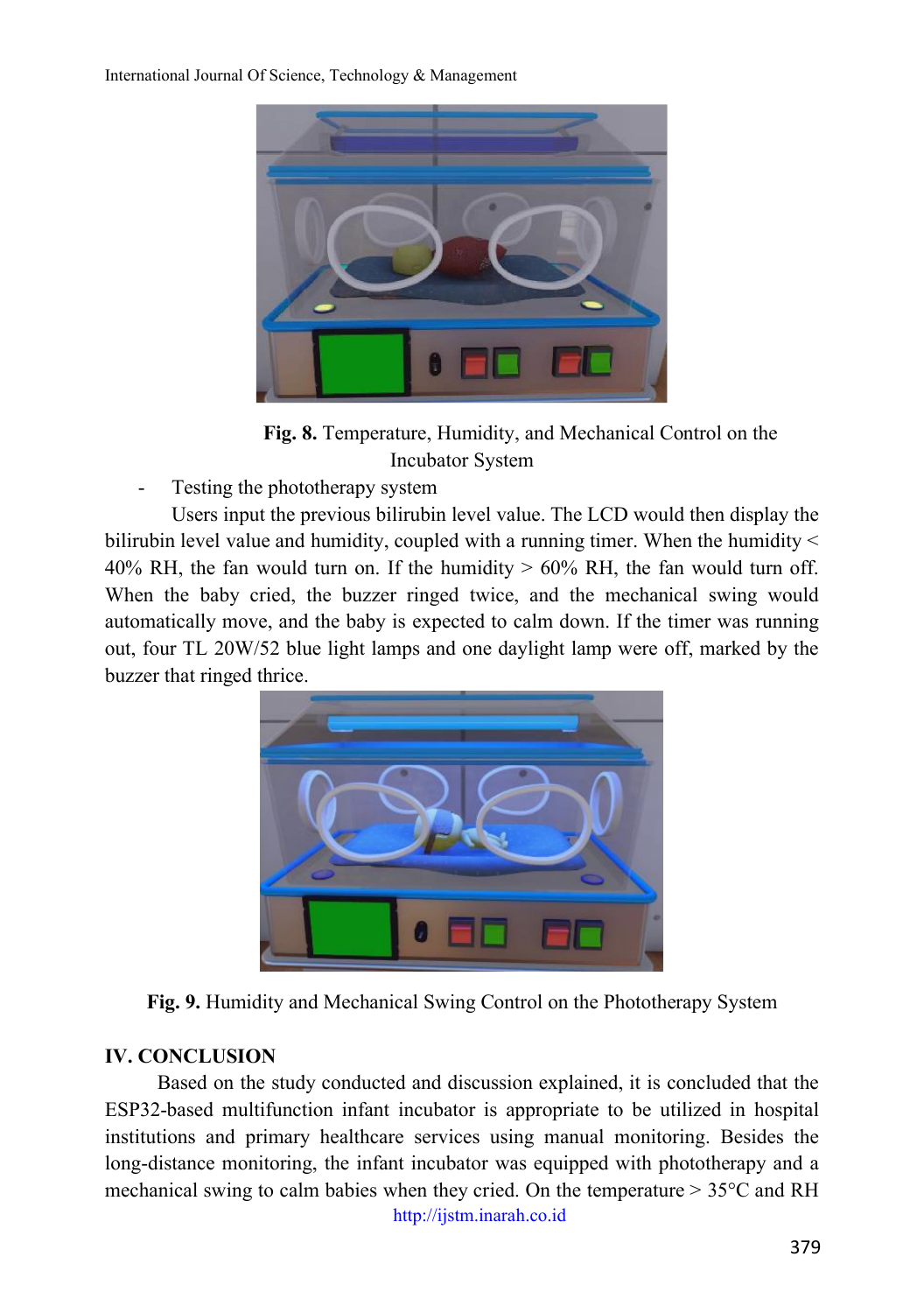< 40%, four light bulbs were off, and the fan was on to minimize temperature increase. Meanwhile, on the temperature  $\leq$  33°C and RH  $>$  60%, light bulbs were on, and the fan was off to maintain the infants' temperature and humidity stability. These conditions occurred periodically.

#### **V. ACKNOWLEDGMENTS**

The authors are grateful to Ristekdikti and Brawijaya University for supporting this research program.

#### **REFERENCES**

- [1] Apriyadi, M. R. 2018. Miniatur Pemantau Suhu Inkubator Bayi Berbasis Mikrokontroler Atmega 8535 dan Jaringan Nirkabel. Fakultas Ilmu Komputer dan Teknologi Informasi Universitas Gunadarma, Depok.
- [2] Barri, R., Atthariq & Nasir, M. 2017. Penerapan Sistem Monitoring dan Pengaturan Suhu dan Kelembaban pada Inkubator Bayi Menggunakan Single Board Computer. *Jurnal Teknologi Rekayasa Informasi dan Komputer*. 1(1): 30-33.
- [3] Brandao, D. C. B. et al. 2014. LED versus Daylight Phototherapy at Low Irradiance in Newborns >= 35 Weeks of Gestation: Randomized Controlled Trial. *The Journal of Material-Fetal & Neonatal Medicine*. 28(14): 1-21.
- [4] Gomella, T. L. 2009. *Hyperbilirubinemia Indirect (Unconjugated Hyperbilirubinemia) : Management, Procedures, On-Call Problems, Disease, and Drug*. Edisi ke-7. Lange Medical Books.
- [5] IDAI. 2011. *Pedoman Pelayanan Medis Ikatan Dokter Anak Indonesia*. Edisi ke-1, Badan Penerbit Ikatan Dokter Anak Indonesia. Jakarta.
- [6] I, I. E., E, O. O., P, C. E. & P, U. O. 2019. Improving The Control of Preterm Infant Mass Skin Temperature Using Adaptive Neuro Fuzzy Inference System. *International Journal of Research in Engineering & Science*. 3(3): 1-10.
- [7] Kapen, P. T. et al, 2019. Development of A Neonatal Incubator with Phototherapy, Biometric Fingerprint Reader, Remote Monitoring, and Heart Rate Control Adapted for Developing Countries Hospitals. *Journal of Neonatal Nursing*. 25(6): 298-303.
- [8] Maisels, M. J. et al. 2009. Hyperbilirubinemia in the Newborn Infant >= 35 Weeks' Gestation: An Update With Clarifications. *Pediatrics*. 124(4): 1193-1198.
- [9] Maulida, L. T. 2013. Ikterus Neonatorum. *PROFESI*. 10(1): 39-43.
- [10] Mwaniki, M. K., Atieno, M., Lawn, J. E. & Newton, C. R. J. C. 2012. Long-term neurodevelopmental outcomes after intrauterine and neonatal insults: A Systematic Review. 379(9814): 445-452.
- [11] Nurlandi, F. 2010. Desain Inkubator Bayi dengan Kontrol Otomatis yang Ekonomis untuk Klinik Persalinan (ECUBATOR). *Skripsi*. Fakultas Teknik Sipil dan Perencanaan Institut Teknologi Surabaya, Surabaya.
- [12] Pratiwi, D. P., Rizal, A. & Hadiyoso, S. 2014. Pemantau dan Pengatur Suhu Inkubator Bayi Berbasis WIFI. Skripsi. Fakultas Teknik Elektro Universitas Telkom, Bandung.